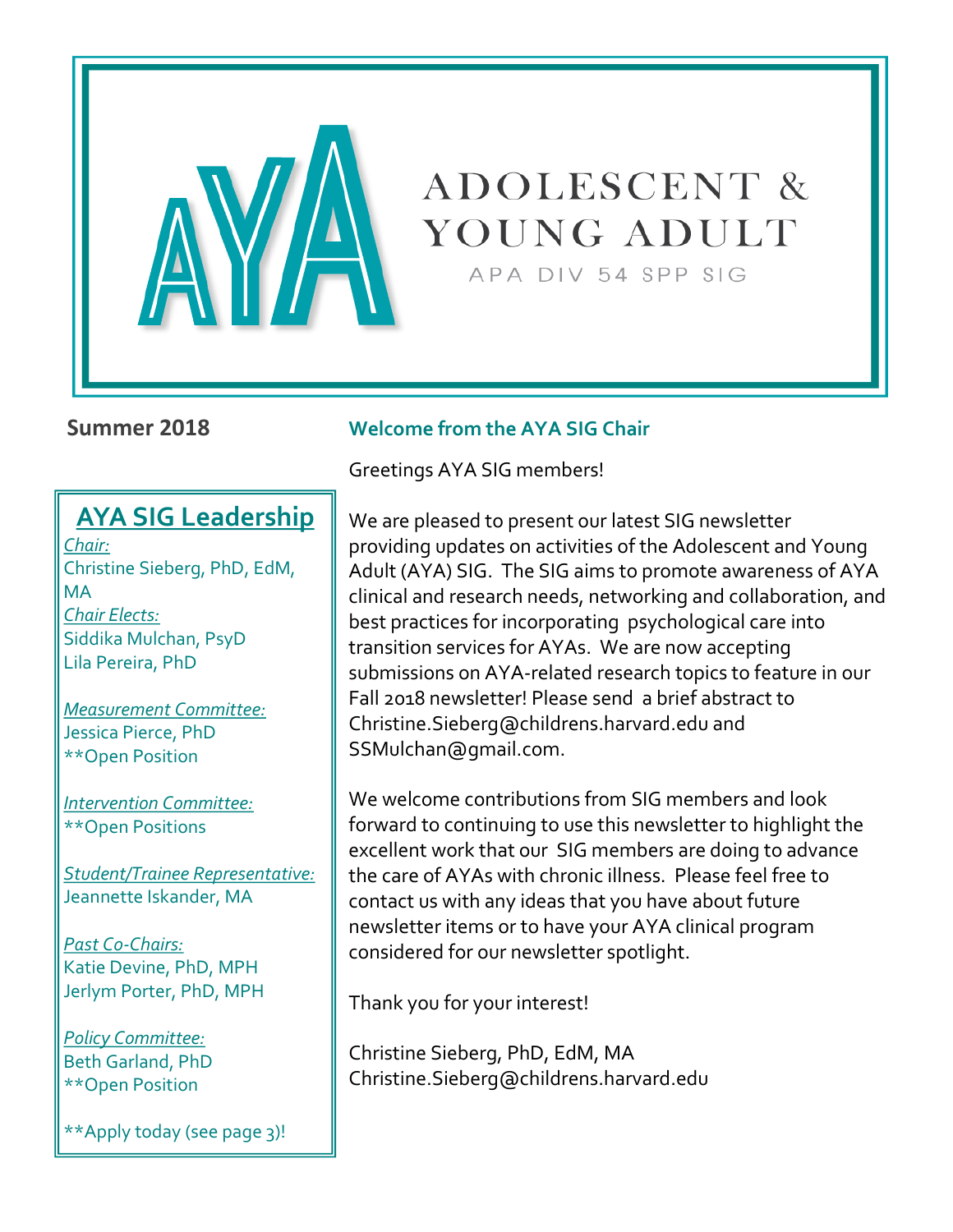*AYA Program Spotlight: AYA Student/Trainee Resource List—Now Available!*  By: Jessica Sampson, BA & Lila Pereira, PhD

The AYA SIG has created a directory of psychology training programs and research opportunities that devote a portion of student training with adolescent and young adult populations. The guide is geared towards graduate students and those seeking postdoctoral experiences.

This list was created by reaching out to psychology professionals and trainees on the Division 54, Division 53, and Division 38 listservs, as well as during the AYA SIG meeting at SPPAC 2018. Participants were asked to complete a survey about their programs and any others they were aware of. The AYA SIG leadership team hopes that the directory will provide information for current and future students while searching for AYA-focused training to increase the number of clinicians and researchers competent in working with AYA patients.

The list includes clinical training programs (practicum/externship, internship, and post-doctoral opportunities) and relevant information about the programs (e.g. contact info, rotations offered, etc.) as well research opportunities (e.g. labs and grant opportunities).

While we were excited to learn that opportunities exist across all levels of training, right now that are approximately 15 entries within the database per level of training. We hope to keep growing the list as we know there are more sites out there. Please reach out to the SIG board if you know of additional sites or would like to have yours added!

**The AYA Student/Trainee Resource List is available through the AYA SIG listserv. Please send an email to ssmulchan@gmail.com requesting access to the spreadsheet to receive an invitation to view the shared file.**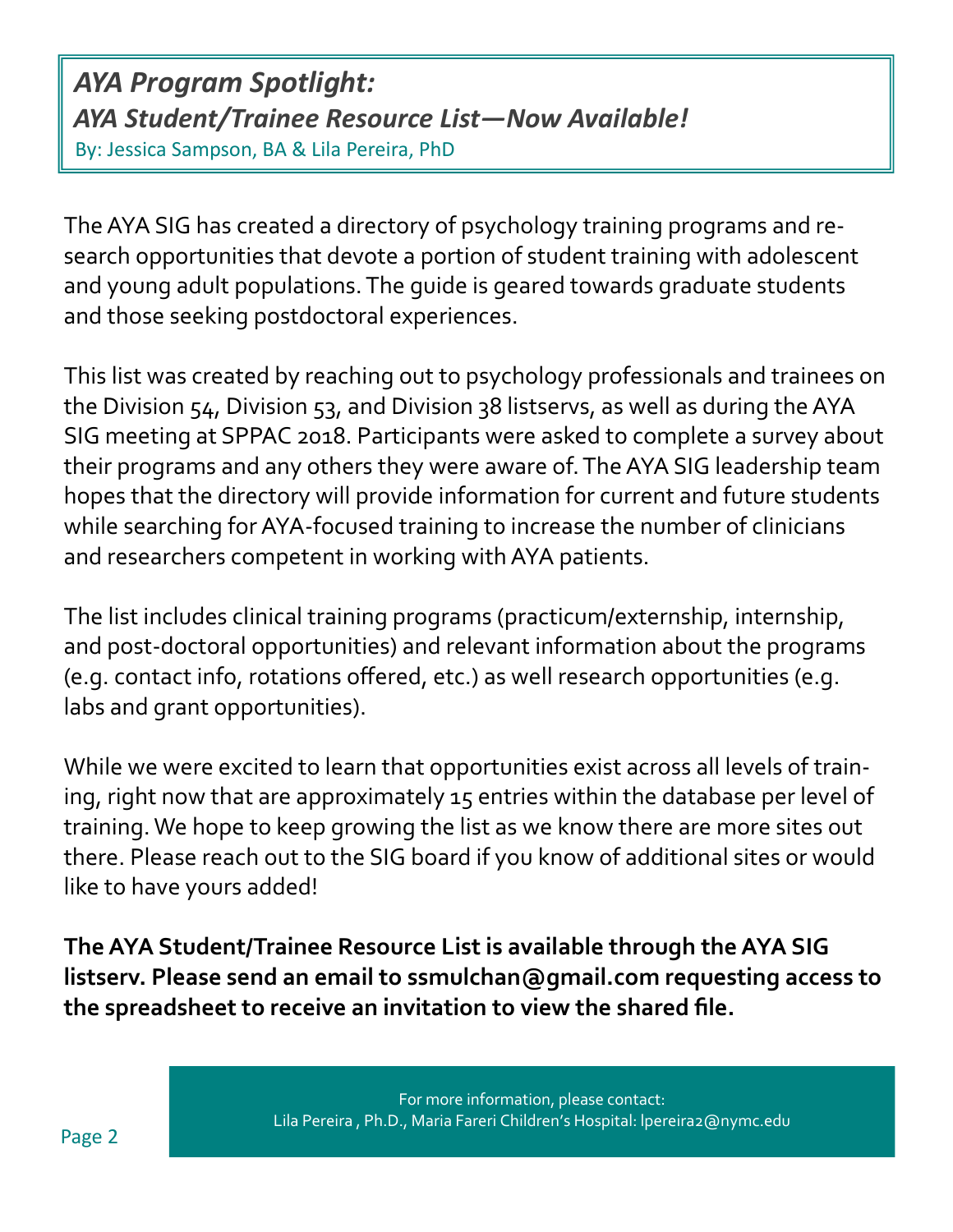

## *SPPAC Meeting and Open Positions*

## **AYA SIG Meeting Minutes from SPPAC:**

SPPAC 2018 Workshop: *Considerations for working with young adults in pediatric settings: Competencies, program development, and a complex case.* Christine B. Sieberg, PhD, EdM, MA, Jessica Pierce, PhD, Jennifer Hansen-Moore, PhD, ABPP, & Lila Pereira, PhD

Student Poster Awards:

- Winner: Jill Plevinsky, *Examining the application of the pediatric self-management model in college students with inflammatory bowel diseases (IBD).*
- Runner-ups: Emily Shultz, *An online problem-solving intervention for adolescent and young adult pediatric brain tumor survivors: Feasibility and initial treatment goals*. Alix McLaughlin, *Knowledge of food allergy comparing matched college students with and without food allergy.*

Policy Committee Presentation:

◆ Kait Proctor, PhD, Political Implications for AYA Health

Open Discussion:

- Based on your reported interest in connecting with other members for professional ideas and support, we are in the process of developing an AYA SIG Member Directory!
- Please complete the brief survey linked below by **August 1, 2018** to be included in the Directory. Members who do not complete the survey by this deadline will be contacted individually by email. **https://www.surveygizmo.com/s3/4312395/AYA-SIG-Membership-Directory**

## **Join the AYA SIG Leadership and apply for open positions today!**

The Measurement Committee (1 position) is responsible for assembling developmentally-appropriate measures for AYA research and care, including broad topic areas such as transition, adjustment, development, health behaviors, and health outcomes.

The Intervention Committee (2 positions) is responsible for identifying and describing models of care and program/intervention descriptions, as well as assembling relevant intervention materials/manuals and any ongoing RCT or other intervention studies focused on testing interventions for AYA.

The Policy Committee (1 position) is responsible for identifying ways to promote the role of pediatric psychologists in multidisciplinary care of AYA, including policy statements and actions, and collaborating with other medical/behavioral health organizations as needed to promote shared agenda regarding multidisciplinary care.

## **To apply, please send a brief paragraph describing your interest and your CV to christine.sieberg@childrens.harvard.edu and ssmulchan@gmail.com by September 15,**